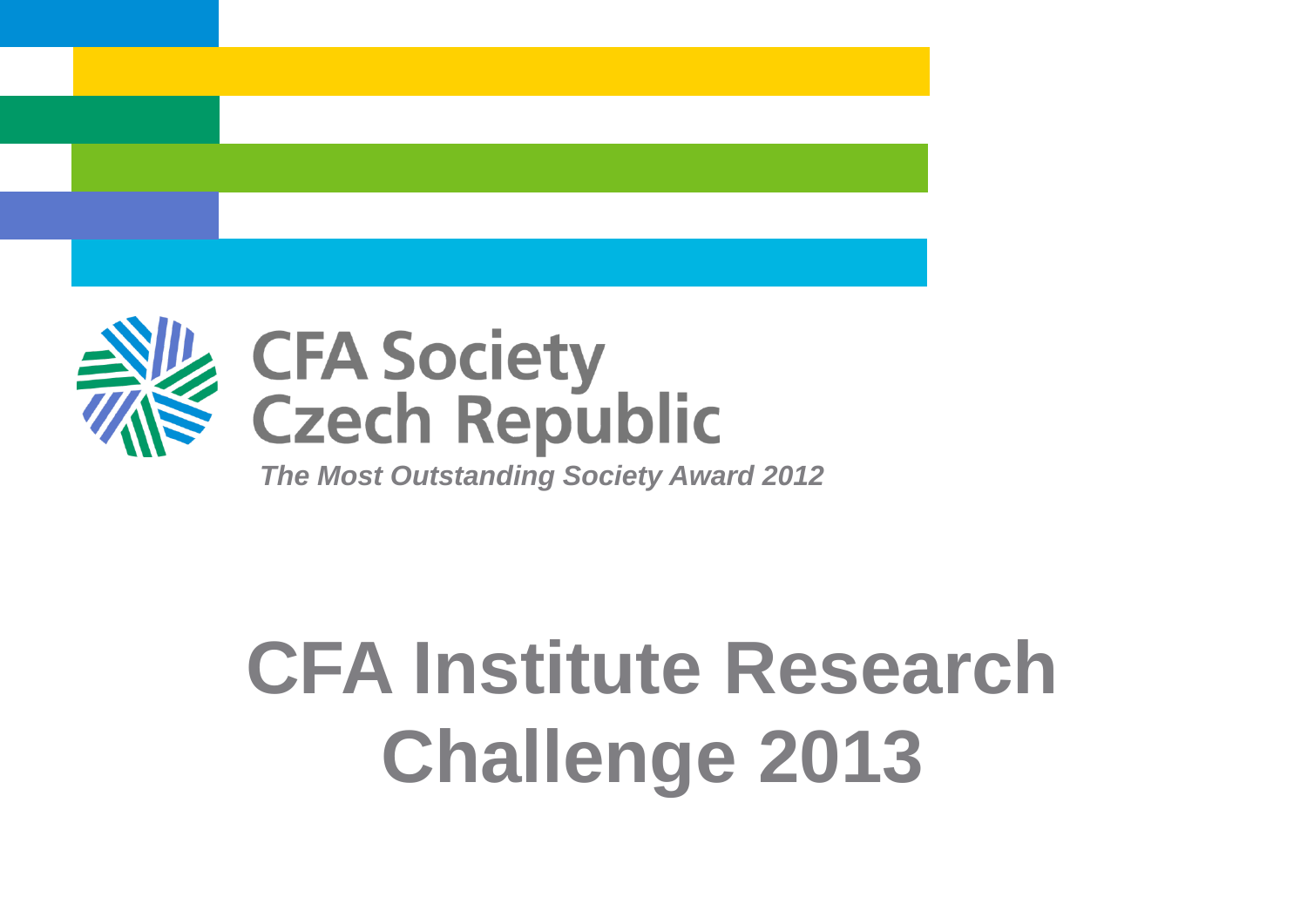

- Unique opportunity for students to research, analyze, and report on a publicly listed company
- Simulating the work of real-world practicing equity analysts.
- Promoting best practices in equity research and company analysis
- Top Czech investment professionals involved
- Exciting research target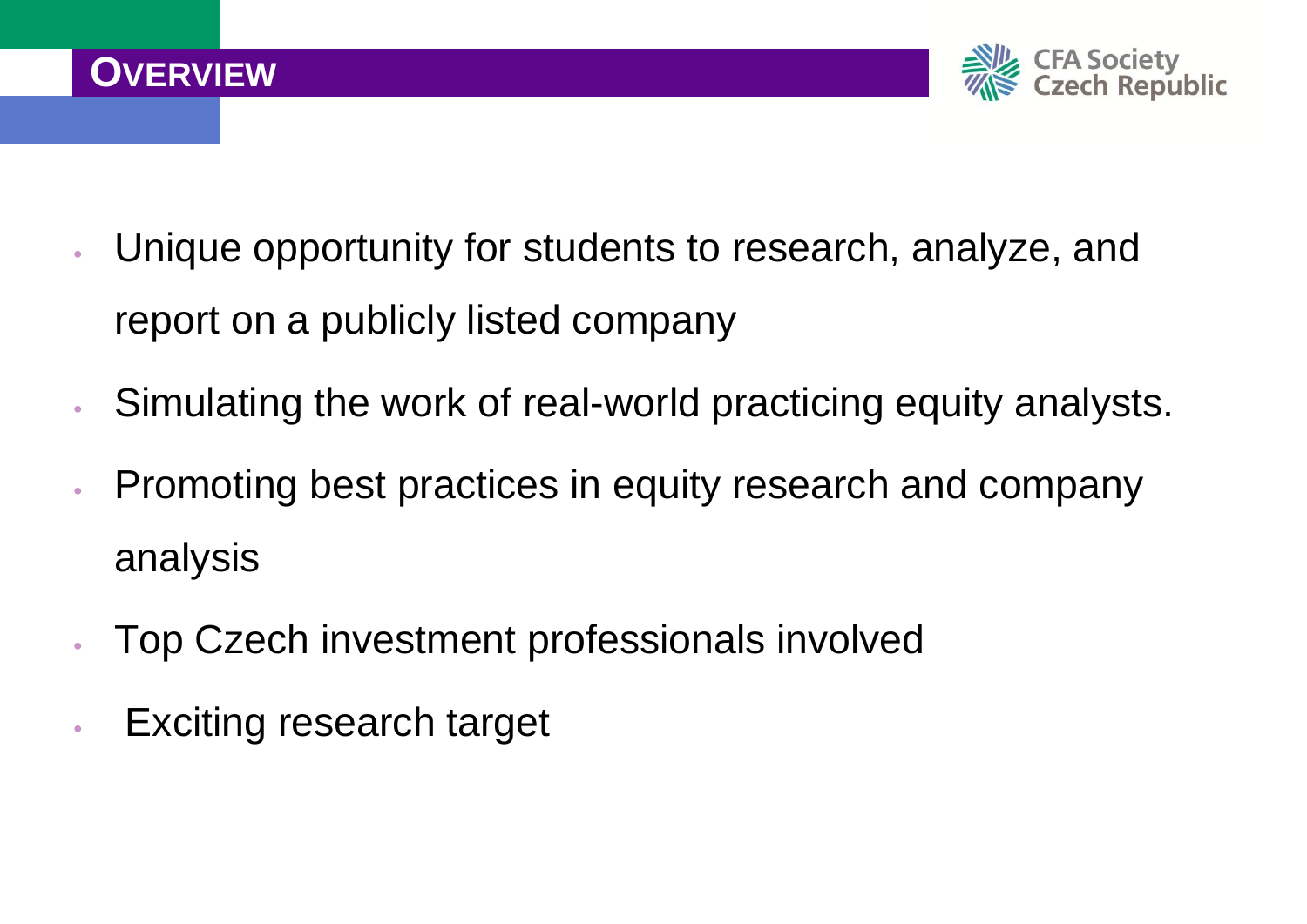

- Anglo-American University, Prague (Katarina Svitkova)
- CERGE-EI, Prague (Richard Stock)
- IES, Charles University, Prague (Jiří Novák)
- Masaryk University, Brno (Dagmar Linnertová)
- University of Economics, Prague (Jiří Hnilica)
- University of New York, Prague (Tanweer Ali)
- University of Tomas Bata, Zlín (Mrs. Hrubosova)
- VSB-TU Technical University, Ostrava (Kateřina Kořená)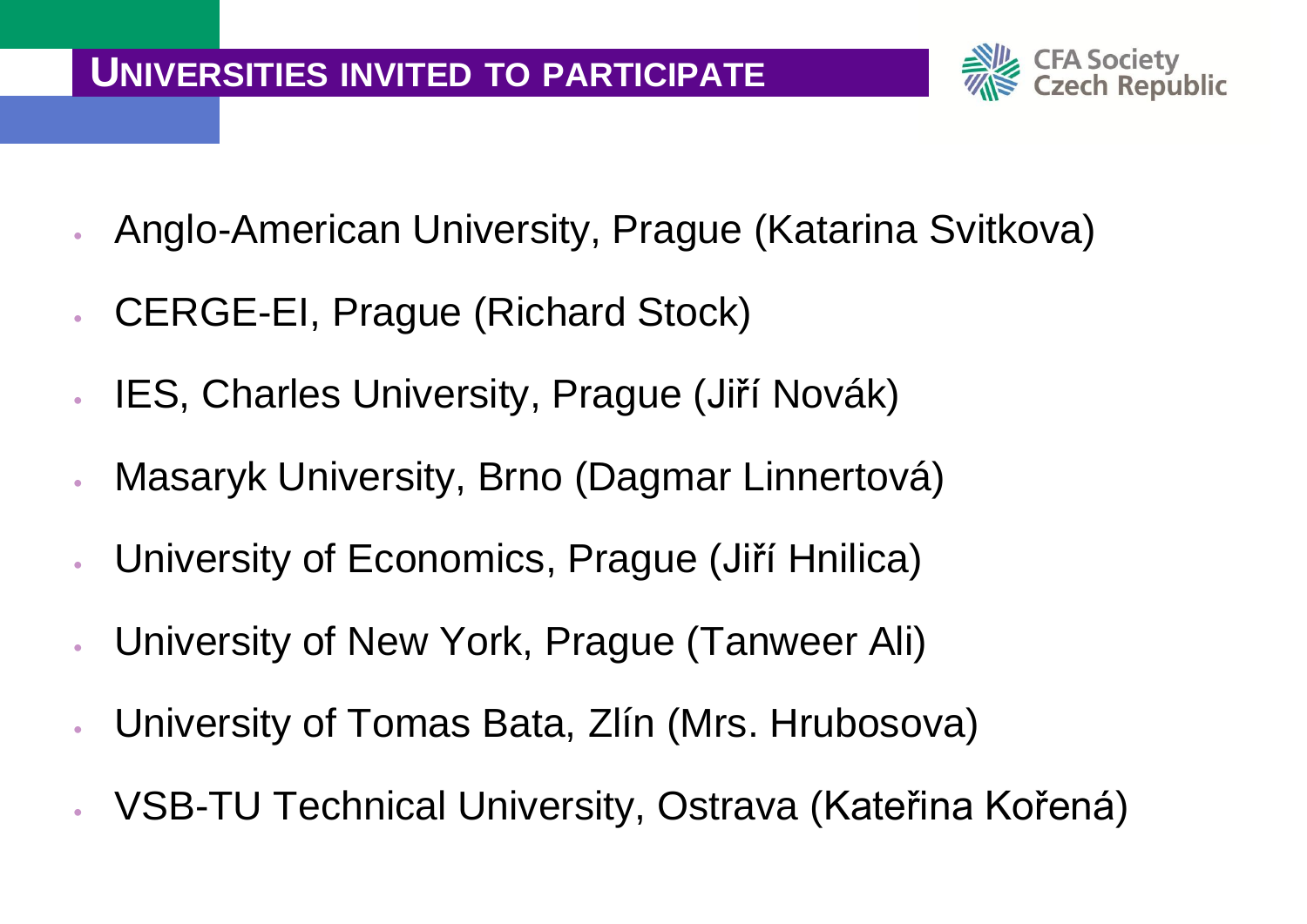



#### **AVG Technologies N.V.**

- Global software and online services provider listed on NYSE
- Approximately 144 million user base
- Competes with Microsoft, Google, Apple, Symantec, etc.
- Investment Relations presentation for the teams
- One-on-one analyst calls with each team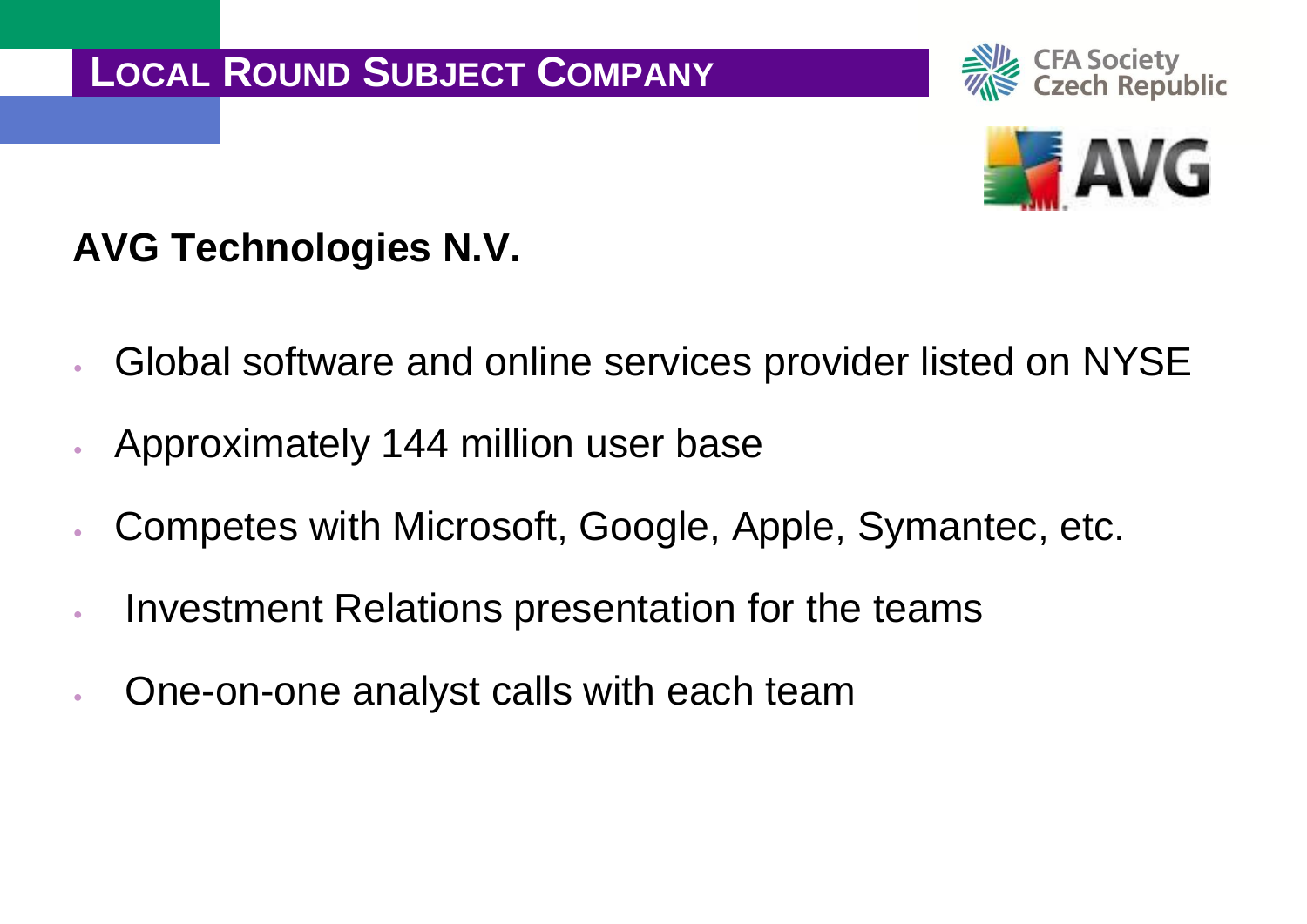#### **OVERVIEW**



#### **Panelists**

- Jiří Beneš, 3TS Capital
- Pavel Cyrani, ČEZ
- Marek Janča, EPH
- Petr Kubový, ISS Global
- Petr Sosík, Allianz

#### **Graders**

- Milan Jalový, EPH
- Jiří Hnilica, VŠE
- Martin Fischer, trader
- Miroslav Fliega, Citibank
- Lubomír Vystavěl, Ernst & Young

#### **Industry mentors**

- Miroslav Adamkovič, KB
- Ján Hájek, IS ČS
- Tomáš Krsička, Accredio
- Miroslav Kuběnka, PPF
- Michal Mišun, Redbaenk
- Josef Němý, KB
- Filip Štěrba, Citibank
- Karel Tregler, Generali PPF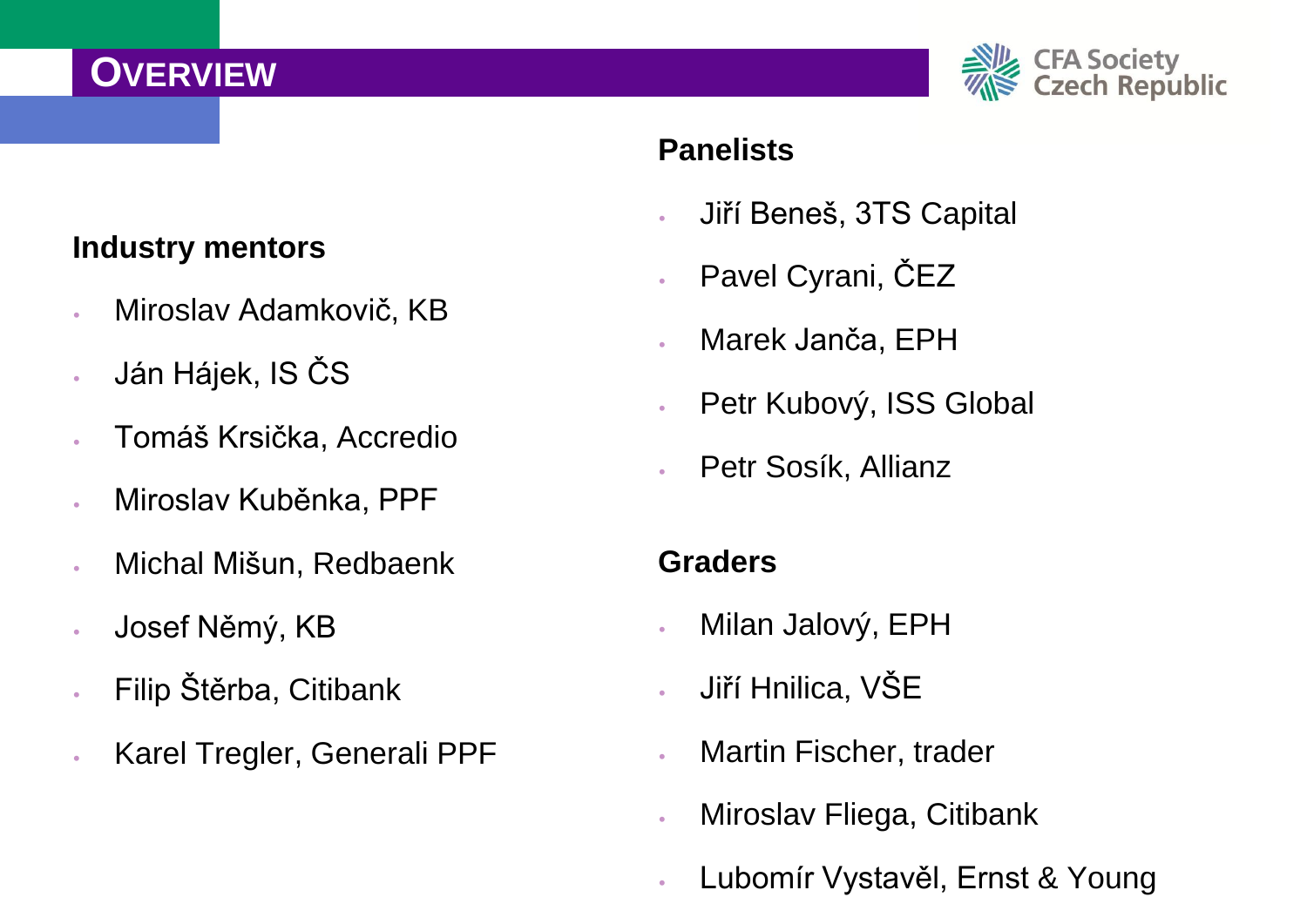#### LOCAL ROUND FINAL 31 JANUARY 2013



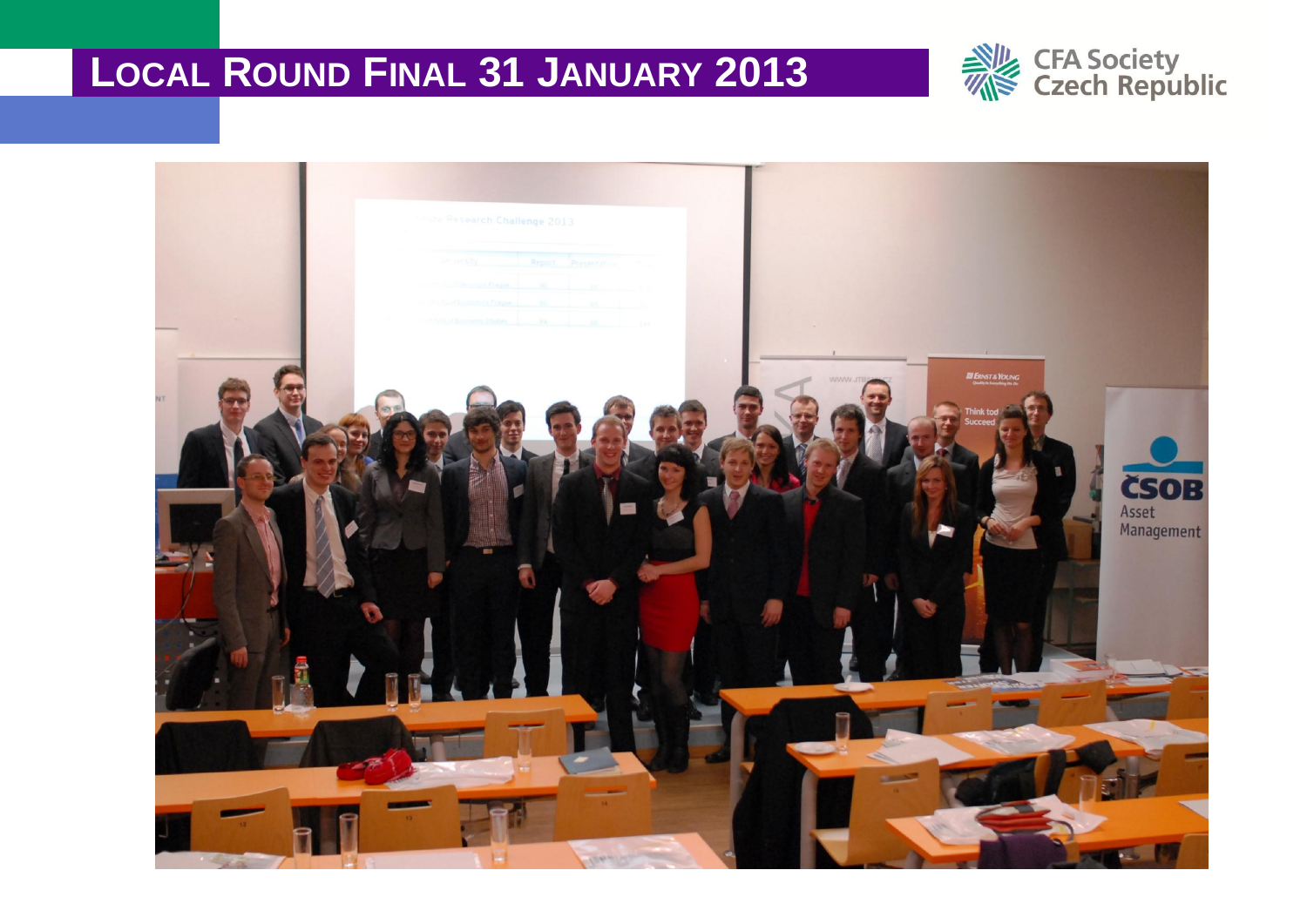

### **University of New York in Prague**

- Anna Richtrová
- Jiří Sýkora (team leader)
- Martin Konop
- Radek Musil
- Petr Rieger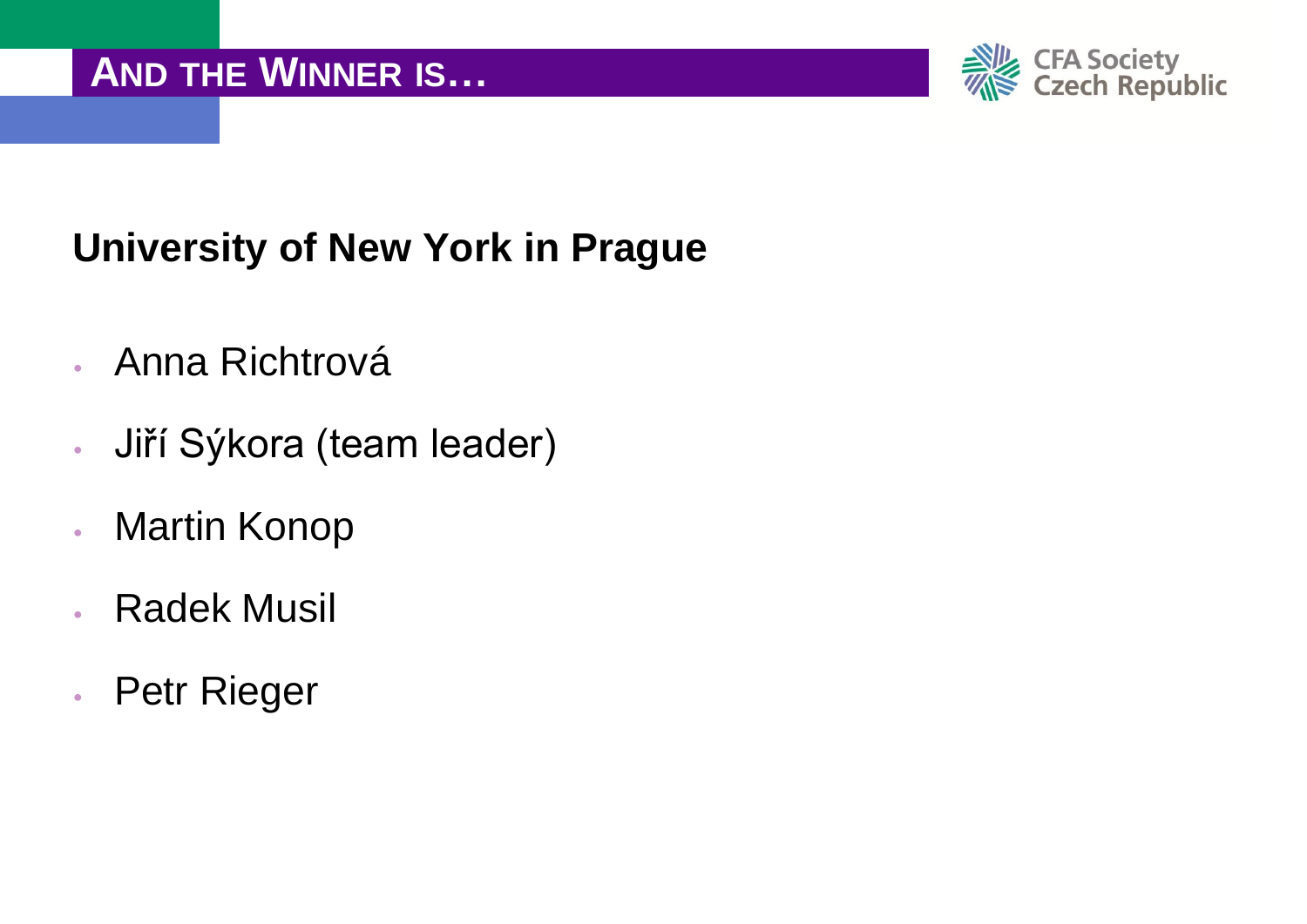#### **SPONSORS & PARTNERS**







ekonom **IHNED.cz** 



**THOMSON REUTERS** 

Market data provider **Globalv Research Challenge sponsor** Globalv Research Challenge sponsor

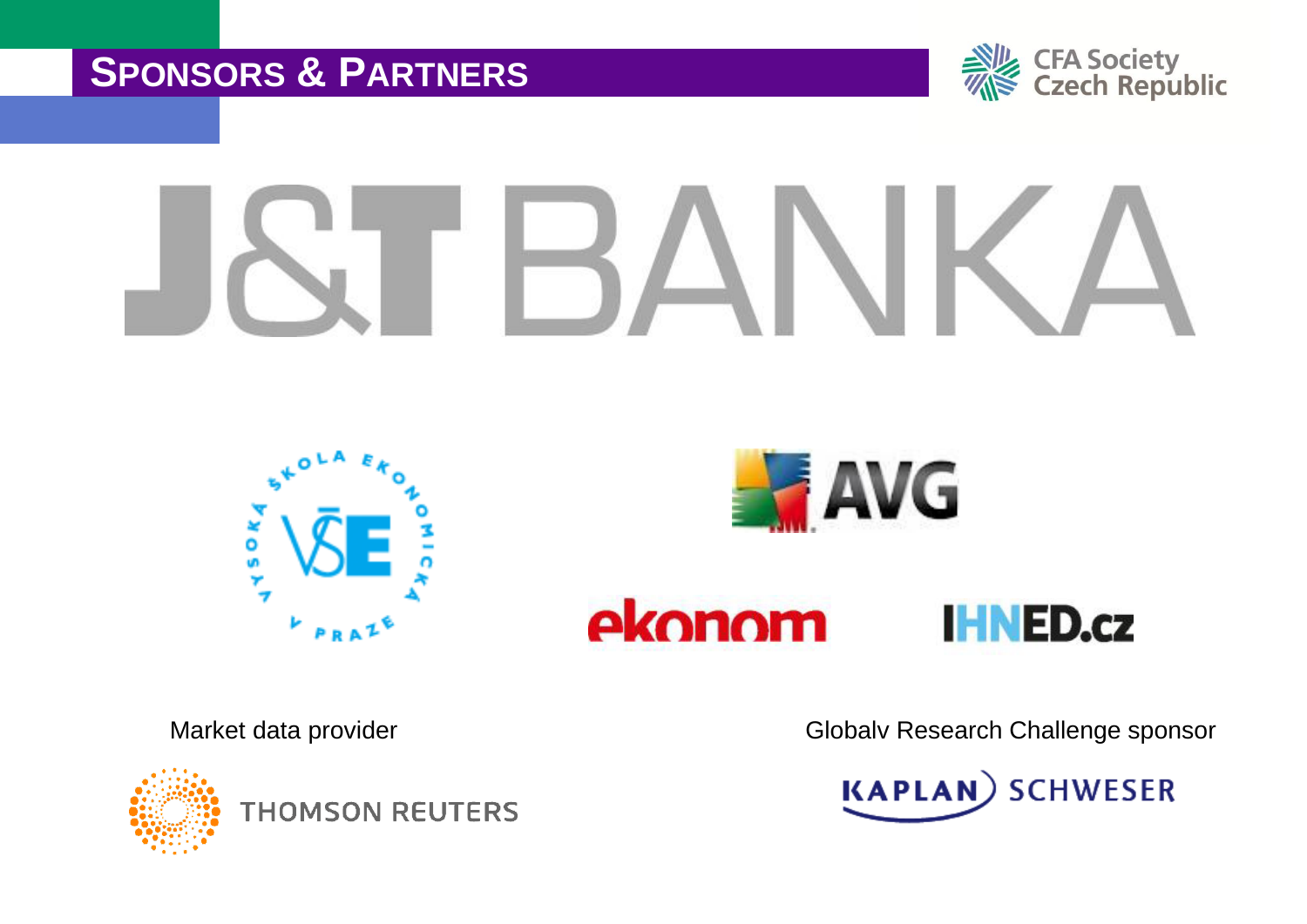

## **CONGRATULATIONS!!!!**